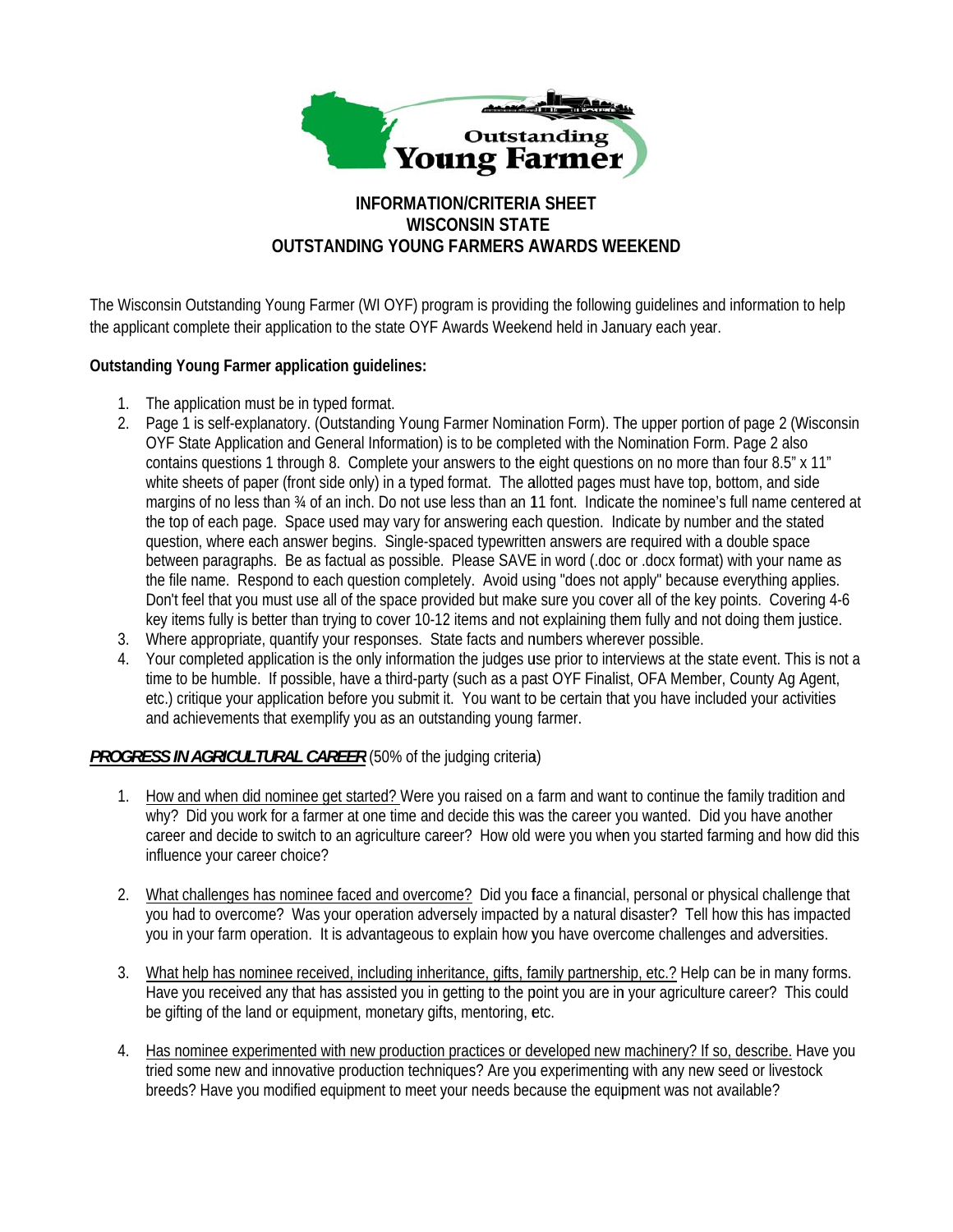- 5. Why did nominee enter farming and what are his/her goals? What are they now? Did you just want a job or did you want a career? What goals did you set when you entered farming? Have you achieved your goals? If not, what steps are you taking to achieve your goals? What are your short or long-term goals?
- 6. What is the nominees' spouse's occupation and/or contribution to the farm operation? The judges consider the spouse's contribution in many forms. How involved is the spouse in the farm operation? In the WI OYF competition, we judge the couples as candidates. (At the national level, they judge individuals as the candidates).

# **EXTENT OF SOIL AND WATER CONSERVATION PRACTICS (25% of the judging criteria)**

7. Explain the role soil and water conservation practices play in nominee's farming operation? When commenting on the soil and water conservation practice area, be sure to elaborate to the extent possible. You may want to touch base with your local soil conservation district to ascertain what measures you have implemented to preserve or conserve the natural resources.

# **CONTRIBUTION TO COMMUNITY, STATE, AND NATION (25% of the judging criteria)**

8. What are the organizations that the nominee is a member of in his/her community? First, simply list the organizations and years you have been in each and, if applicable, list names of who is involved (husband or wife or both). Then summarize those contributions you consider to have been the most important. Elaborate on one or more areas which you feel has impacted your community, state or nation and how they are of significance. This is your opportunity to express your opinions, values, goals, and visions or how your farm/family ties into the "big picture". Include membership and offices held in organizations by the nominee and spouse. Don't include county or state fair placings or things that happen when you were a teenager. You can mention a program such as 4-H or FFA, but what have you done since 4-H and FFA? Being a member of an organization is good, but judges will place more emphasis on offices that have been held such as a chairperson, director, manager, president, secretary, treasurer, coordinator, etc. The organizations do not have to be limited to agricultural organizations. Be sure to include other organizations that you have held positions over the years, e.g. volunteer fire squad, deacon in the church, township planning board, youth advisor, etc. Offices held is important in that it will show leadership roles you have assumed.

**Financial Statement:** The judges want to see where you are at financially. Please do this on the included chart, by first showing your starting assets and liabilities, and then by showing your current assets and liabilities. This information will be kept in the strictest confidence, but is required for your application to be complete. Your signature will certify the legitimacy of your financial statement.

If you have any other questions, please feel free to contact:

Harold or Cindy Matton, 715-833-9649 or wi-oyf@charter.net Renee or Brian Schaal, 262-534-5255 or schaaldairy@tds.net Daphne Holterman, 920-988-6482 or daphne@rosylane.com

**Good luck!**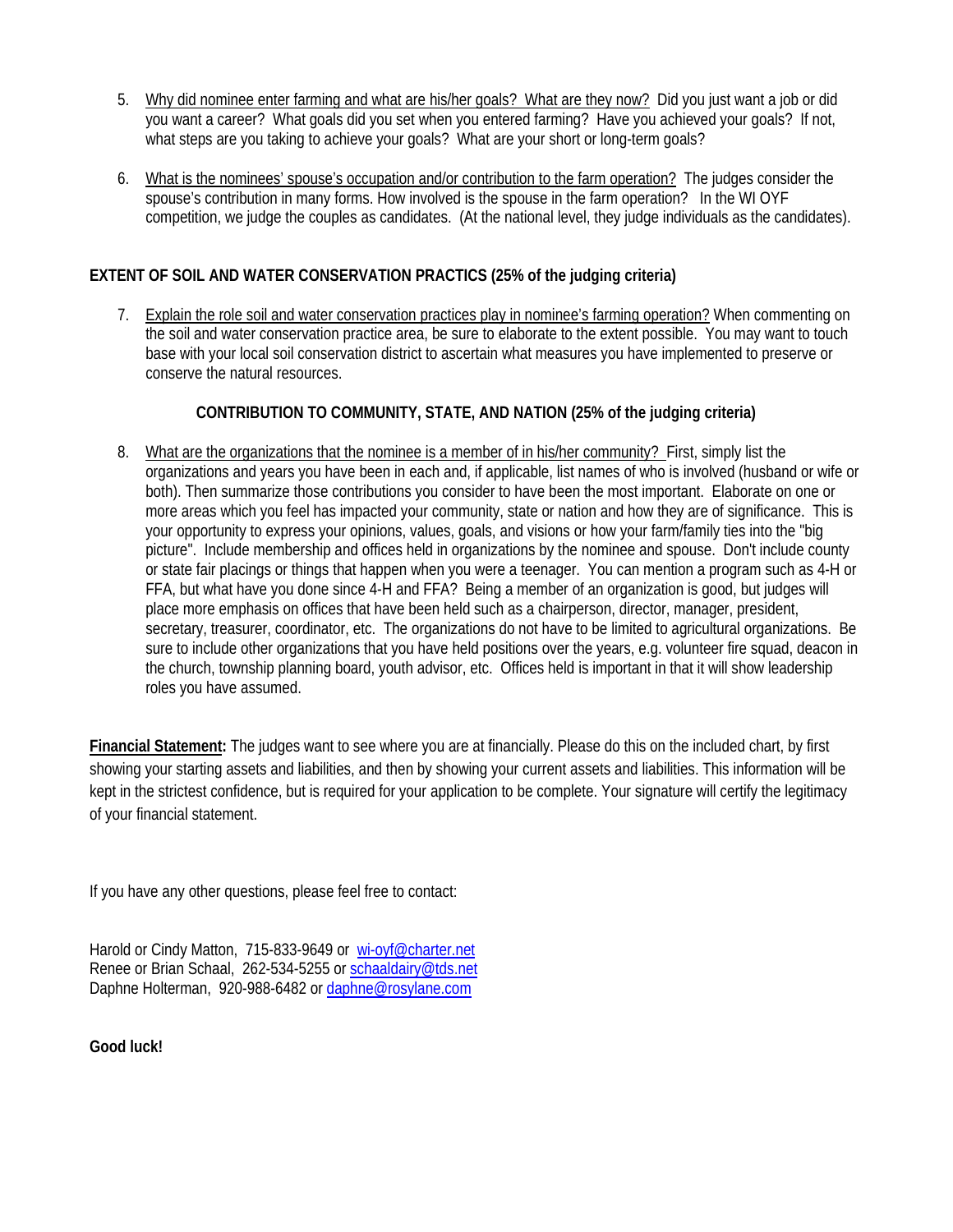

# **Outstanding Young Farmer Nomination Form**

**Deadline: November 1st** 

## PERSONAL INFORMATION

| Name:                              |                  | Age: | Yr.                   | Mo.                                                                                                                                  | <b>Birth Date:</b>                                                                                                                           |  |
|------------------------------------|------------------|------|-----------------------|--------------------------------------------------------------------------------------------------------------------------------------|----------------------------------------------------------------------------------------------------------------------------------------------|--|
| Marital<br>Status:                 | Single $\square$ |      | Married $\square$     | Spouses name:                                                                                                                        |                                                                                                                                              |  |
| <b>Mailing</b><br><b>Address:</b>  |                  |      | City:                 |                                                                                                                                      | State:<br>ZIP:                                                                                                                               |  |
| <b>Shipping</b><br><b>Address:</b> |                  |      | City:                 |                                                                                                                                      | ZIP:<br>State:                                                                                                                               |  |
| <b>Home Phone:</b>                 |                  |      | <b>Cell Phone:</b>    |                                                                                                                                      |                                                                                                                                              |  |
| <b>Fax:</b>                        |                  |      | <b>Email Address:</b> |                                                                                                                                      |                                                                                                                                              |  |
| <b>Type of Farm Operation:</b>     |                  |      |                       |                                                                                                                                      |                                                                                                                                              |  |
| <b>Children (Names and Ages):</b>  |                  |      |                       |                                                                                                                                      |                                                                                                                                              |  |
|                                    |                  |      |                       | Schools Attended, Degrees Earned, formal continuing education, etc.:                                                                 |                                                                                                                                              |  |
| <b>DISCLOSURE:</b>                 |                  |      |                       |                                                                                                                                      |                                                                                                                                              |  |
|                                    |                  |      |                       | All facts included in this information form are true and can be used for publication (except Financial Statement, which will be kept |                                                                                                                                              |  |
|                                    |                  |      |                       | In strict confidence). My signature constitutes acceptance of any award on local, state, and national levels of competition. My      |                                                                                                                                              |  |
|                                    |                  |      |                       |                                                                                                                                      |                                                                                                                                              |  |
|                                    |                  |      |                       |                                                                                                                                      | signature also attests that I will attend the National Outstanding Young Farmers Awards Congress if chosen as one of the national finalists. |  |